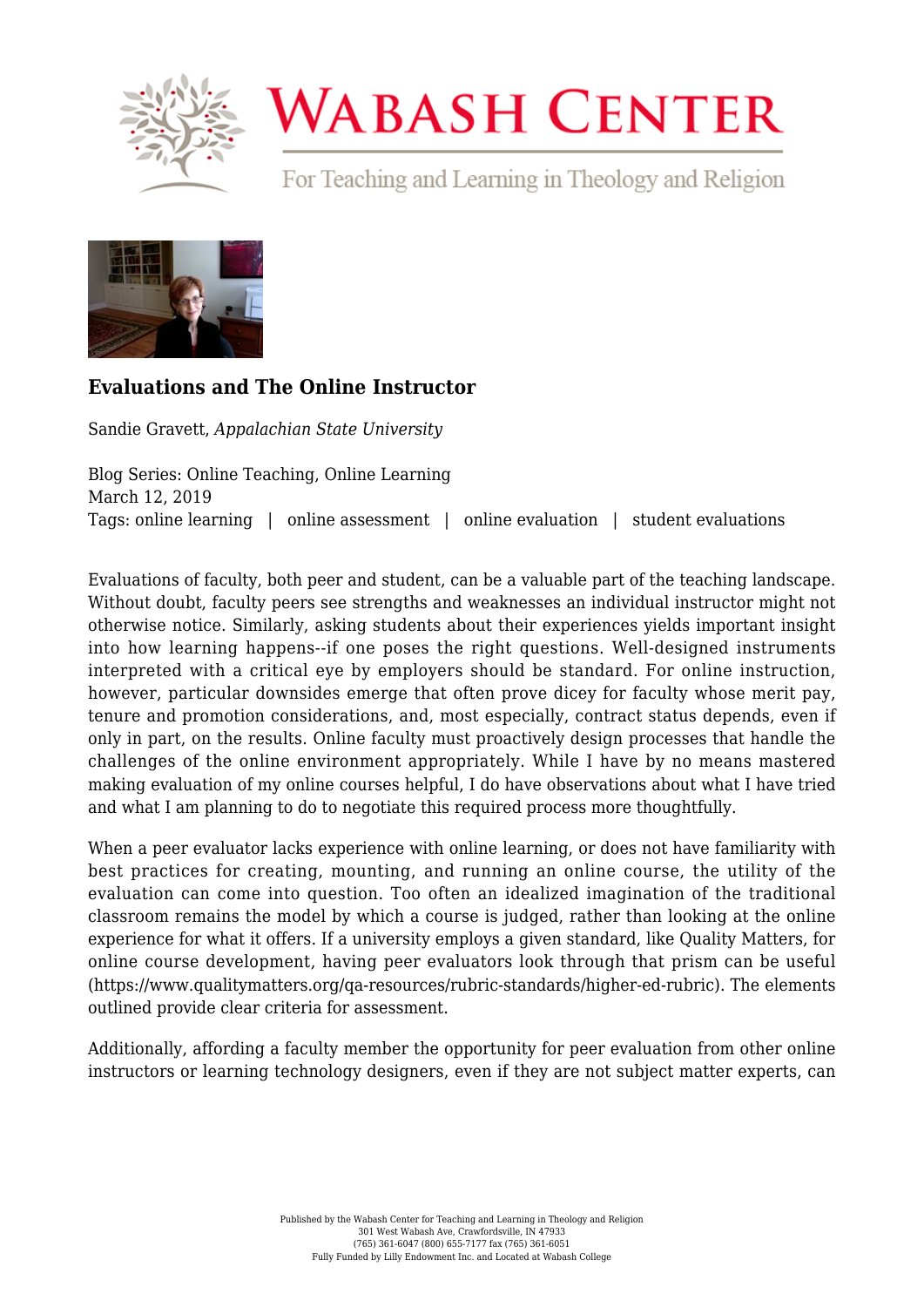also be valuable. My university is now doing "teaching squares" for online instructors where we get together and work through one another's courses. Seeing how other online faculty structure learning, and hearing feedback about my course format and assignments generated new ideas and helped me see where I needed to improve. Indeed, I would welcome a combination for peer evaluation that blended the insights of other online instructors with respect to the medium and what departmental colleagues would note about content. In the end, these options all stress one thing: that the purpose of peer evaluations ought to be to improve student outcomes by focusing on pedagogical practice.

Regarding student evaluations, online instructors already know what studies demonstrate: online courses tend to yield lower ratings for faculty than face-to-face courses. This result likely stems, in part, from the lack of personal contact built up in weekly face-to-face meetings. Relationship mitigate against harshness in evaluation. But this also serves as a reminder that faculty presence, however it is accomplished in online classrooms, is important. While faculty members cannot completely alleviate the electronic remove, students still need to see faculty members in videos and engaged in discussion. They continue to want personal interactions, whether it be through email, text or video messaging, or phone calls. Structuring that contact into the course is vital. Returning work and inquiries promptly also proves important. The urgency of our online lives drives expectations here, so faculty must set up precise standards for communication and stick to them. Students might not be able to get an answer to a question posted at 2:00 a.m., for example, but it is not unreasonable to expect an answer to come within the next 12 hours in most cases.

Many students evaluate faculty based on expectations about online courses and they often anticipate online options will be easier than face-to-face classes. Institutional messaging around online options can plant that idea. "Learn anytime, anywhere" our promotions might say, as if students can successfully navigate a class while strolling the aisles of the grocery store or pausing briefly between serving customers on the job. Faculty, therefore, must establish detailed instructions for assignments and specific rubrics for grading that can help learners understand what they need to accomplish. Still, disappointments in this arena can lead to frustrations expressed via end of term evaluations. More helpful options might include evaluations geared to each assignment, perhaps even completed when the assignment is turned in. What did a student learn from completing that task? How did the assignment relate to the goals of the course? If faculty include these elements in their course design, it can alleviate problems along the way and serve to remind students at the close of a term about what they achieved.

Likewise, making students partners in their own learning asks for a higher level of reflective awareness. Foregrounding why a student enrolled in a course, what the student wants to gain by completing it, and how it might relate to overall academic goals can be a great starting exercise because it makes students clarify expectations. Instructors get a snapshot of why students show up and the opportunity to engage in discussion of where faculty expectations may correspond to those of students, where they may differ, and why. Modifications, even if only mental, can happen through this exercise and students can come to see faculty as